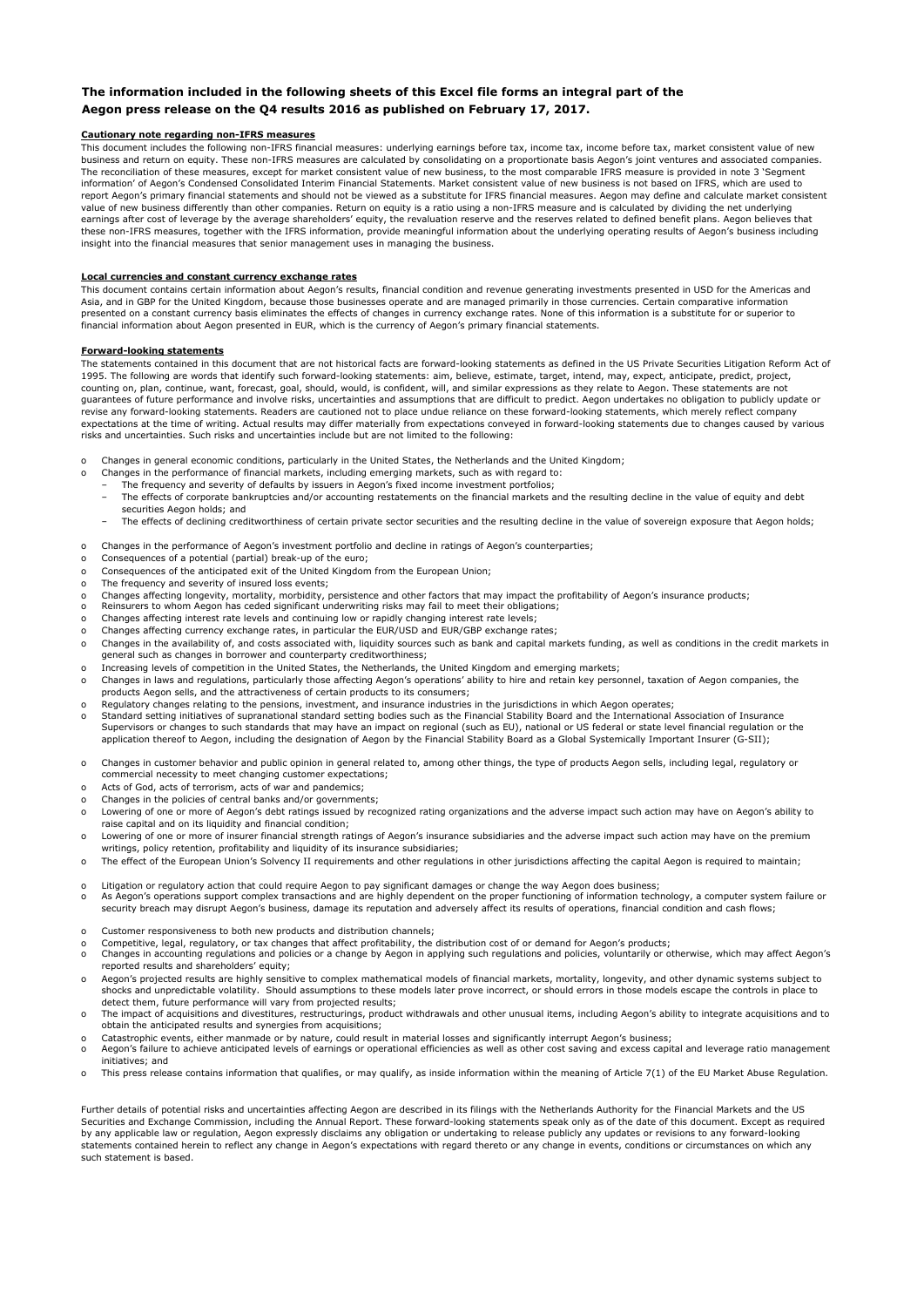| Key performance indicators              |                |         |         |      |         |                          |         |         |                |
|-----------------------------------------|----------------|---------|---------|------|---------|--------------------------|---------|---------|----------------|
| 11b, 11c<br><b>EUR</b> millions         | Notes          | Q4 2016 | Q3 2016 | $\%$ | 04 2015 | $\frac{0}{0}$            | FY 2016 | FY 2015 | $\frac{0}{0}$  |
| Underlying earnings before tax *        |                | 554     | 461     | 20   | 435     | 27                       | 1,913   | 1,867   | $\overline{2}$ |
| Net income / (loss)                     |                | 470     | 358     | 31   | (580)   | $\overline{\phantom{a}}$ | 586     | (523)   |                |
| <b>Sales</b>                            | $\overline{2}$ | 2,727   | 2,904   | (6)  | 2,886   | (6)                      | 11,956  | 10,410  | 15             |
| Market consistent value of new business | 3              | 118     | 70      | 70   | 149     | (21)                     | 420     | 597     | (30)           |
| Return on equity                        | $\overline{4}$ | 10.5%   | 7.7%    | 35   | 7.7%    | 35                       | 8.0%    | 7.3%    | 9 <sub>1</sub> |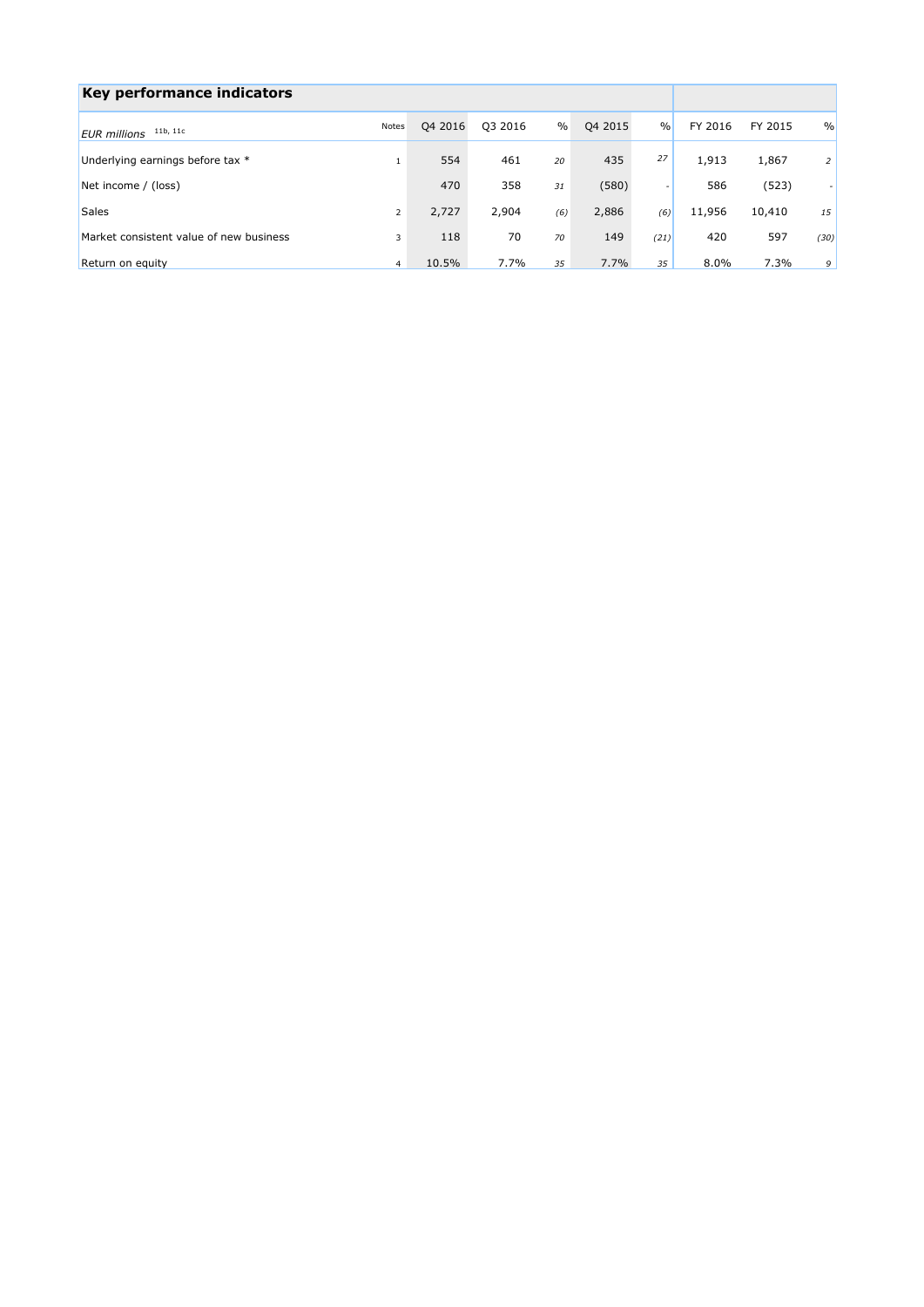| <b>Financial overview</b>                                           |                     |                  |                |                |                |                  |                  |                                  |
|---------------------------------------------------------------------|---------------------|------------------|----------------|----------------|----------------|------------------|------------------|----------------------------------|
| <b>EUR</b> millions<br>Notes                                        | Q4 2016             | Q3 2016          | $\%$           | Q4 2015        | $\frac{0}{0}$  | FY 2016          | FY 2015          | $\frac{0}{0}$                    |
| Underlying earnings before tax                                      |                     |                  |                |                |                |                  |                  |                                  |
| Americas                                                            | 388                 | 307              | 27             | 291            | 33             | 1,249            | 1,278            | (2)                              |
| Europe                                                              | 174                 | 151              | 15             | 142            | 23             | 655              | 559              | 17                               |
| Asia                                                                | 13                  | 6                | 108            | 3              |                | 21               | 20               | $\boldsymbol{\beta}$             |
| Asset Management                                                    | 35                  | 32               | $\overline{z}$ | 38             | (8)            | 149              | 170              | (12)                             |
| Holding and other                                                   | (57)                | (35)             | (61)           | (39)           | (45)           | (162)            | (161)            | ×.                               |
| Underlying earnings before tax                                      | 554                 | 461              | 20             | 435            | 27             | 1,913            | 1,867            | $\overline{\mathbf{z}}$          |
|                                                                     |                     |                  |                |                |                |                  |                  |                                  |
| Fair value items                                                    | (13)                | 84               | ÷,             | (159)          | 92             | (645)            | (771)            | 16                               |
| Realized gains / (losses) on investments                            | 36                  | 21               | 66             | 58             | (39)           | 340              | 346              | (2)                              |
| Net impairments                                                     | (1)                 | 6                |                | 64             |                | (54)             | 49               |                                  |
| Other income / (charges)                                            | (38)                | (72)             | 47             | (1, 181)       | 97             | (771)            | (2,180)          | 65                               |
| Run-off businesses                                                  | (1)                 | 8                |                | 21             |                | 54               | 88               | (39)<br>$\overline{\phantom{0}}$ |
| Income before tax                                                   | 536                 | 510              | 5              | (762)<br>182   |                | 836<br>(250)     | (601)<br>78      |                                  |
| Income tax                                                          | (66)<br>470         | (152)<br>358     | 56<br>31       |                |                | 586              |                  | $\overline{\phantom{a}}$         |
| Net income / (loss)                                                 |                     |                  |                | (580)          |                |                  | (523)            |                                  |
| Net income / (loss) attributable to:                                |                     |                  |                |                |                |                  |                  |                                  |
| Equity holders of Aegon N.V.                                        | 470                 | 358              | 31             | (581)          |                | 586              | (524)            |                                  |
| Non-controlling interests                                           |                     | ÷,               | 159            |                | (63)           |                  | 1                | (52)                             |
| Net underlying earnings                                             | 471                 | 349              | 35             | 381            | 24             | 1,483            | 1,481            |                                  |
|                                                                     |                     |                  |                |                |                |                  |                  |                                  |
| Commissions and expenses                                            | 1,726               | 1,638            | 5              | 1,844          | (6)            | 6,696            | 6,916            | (3)                              |
| of which operating expenses                                         | 978<br>$\mathsf{q}$ | 900              | 9              | 997            | (2)            | 3,764            | 3,734            | $\mathbf{1}$                     |
| <b>New life sales</b>                                               |                     |                  |                |                |                |                  |                  |                                  |
| Life single premiums                                                | 476                 | 479              | (1)            | 561            | (15)           | 2,054            | 2,823            | (27)                             |
| Life recurring premiums annualized                                  | 192                 | 171              | 12             | 216            | (11)           | 764              | 822              | (7)                              |
| Total recurring plus 1/10 single                                    | 240                 | 219              | 9              | 273            | (12)           | 969              | 1,104            | (12)                             |
|                                                                     |                     |                  |                |                |                |                  |                  |                                  |
| <b>New life sales</b>                                               | 10                  |                  |                |                |                |                  |                  |                                  |
| Americas                                                            | 133                 | 127              | 5              | 152            | (12)           | 542              | 599              | (9)                              |
| Europe                                                              | 75                  | 64               | 17             | 94             | (20)           | 299              | 332              | (10)                             |
| Asia                                                                | 32<br>240           | 28               | 12             | 27<br>273      | 18             | 128              | 173              | (26)                             |
| Total recurring plus 1/10 single                                    |                     | 219              | 9              |                | (12)           | 969              | 1,104            | (12)                             |
| New premium production accident and health insurance                | 201                 | 198              | $\overline{2}$ | 213            | (5)            | 860              | 960              | (10)                             |
| New premium production general insurance                            | 23                  | 20               | 15             | 25             | (6)            | 94               | 84               | 12                               |
|                                                                     |                     |                  |                |                |                |                  |                  |                                  |
| Gross deposits (on and off balance)<br>Americas                     | 10                  |                  |                |                | $\overline{3}$ |                  |                  | 10                               |
| Europe                                                              | 8,769<br>3,474      | 9,375<br>2,769   | (6)<br>25      | 8,511<br>3,107 | $12\,$         | 40,881<br>12,773 | 36,999<br>11,489 |                                  |
| Asia                                                                | 54                  | 83               |                | 63             |                | 304              | 408              | $11\,$                           |
| Asset Management                                                    | 10,326              | 12,442           | (34)<br>(17)   | 12,079         | (14)<br>(15)   | 46,366           | 33,722           | (25)<br>37                       |
| <b>Total gross deposits</b>                                         | 22,625              | 24,669           | (8)            | 23,761         | (5)            | 100,325          | 82,618           | 21                               |
|                                                                     |                     |                  |                |                |                |                  |                  |                                  |
| Net deposits (on and off balance)                                   | 10                  |                  |                |                |                |                  |                  |                                  |
| Americas                                                            | (2,073)             | (3,711)          | 44             | 726<br>342     |                | (1,015)          | 7,754            |                                  |
| Europe                                                              | 411<br>51           | (41)             |                | 50             | 20             | 1,260<br>259     | 869<br>353       | 45                               |
| Asia                                                                | (1,702)             | 69               | (26)           |                | $\overline{c}$ | 2,964            | 8,235            | (27)                             |
| Asset Management<br>Total net deposits excluding run-off businesses | (3, 313)            | 1,380<br>(2,303) | (44)           | 1,662<br>2,780 |                | 3,468            | 17,211           | (64)<br>(80)                     |
| Run-off businesses                                                  | (179)               | (237)            | 24             | (215)          | 17             | (759)            | (833)            | 9                                |
| Total net deposits / (outflows)                                     | (3, 492)            | (2,539)          | (38)           | 2,564          |                | 2,709            | 16,378           | (83)                             |
|                                                                     |                     |                  |                |                |                |                  |                  |                                  |

| Revenue-generating investments |  |
|--------------------------------|--|
|--------------------------------|--|

|                                             | Dec. 31, | Sep. 30, |               | Dec. 31, |                          |
|---------------------------------------------|----------|----------|---------------|----------|--------------------------|
|                                             | 2016     | 2016     | $\frac{0}{0}$ | 2015     | $\frac{0}{0}$            |
| Revenue-generating investments (total)      | 743,200  | 723,485  | з             | 710,458  | 5                        |
| Investments general account                 | 156,813  | 159,053  | (1)           | 160,792  | (2)                      |
| Investments for account of policyholders    | 203,610  | 197,493  | 3             | 200,226  | $\overline{\phantom{a}}$ |
| Off balance sheet investments third parties | 382,776  | 366,939  | 4             | 349,440  | 10                       |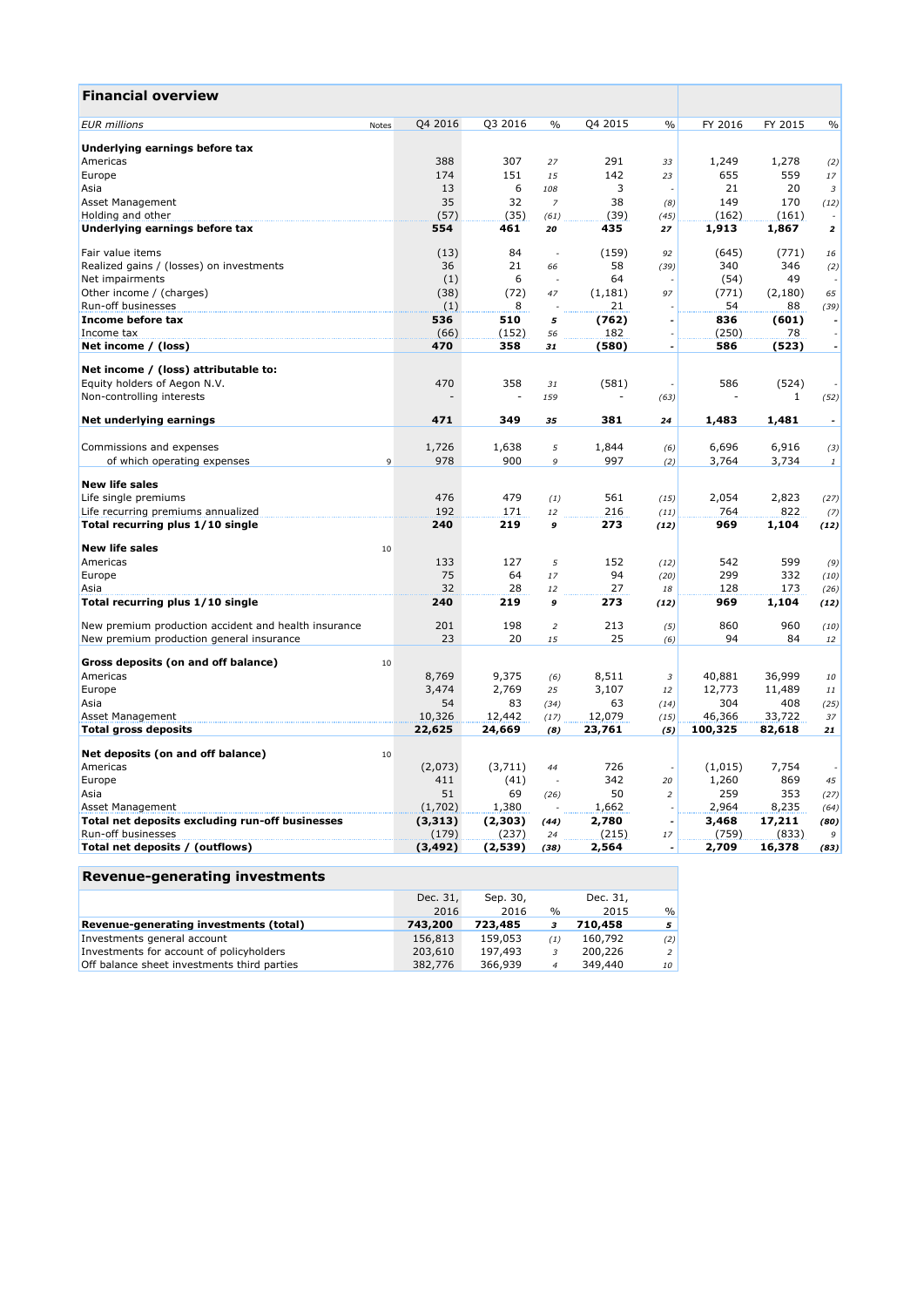| Financial overview, Q4 2016 geographically         |          |        |      |                         |                                   |       |
|----------------------------------------------------|----------|--------|------|-------------------------|-----------------------------------|-------|
|                                                    |          |        |      | Asset                   | Holding,<br>other<br>activities & |       |
| <b>EUR</b> millions                                | Americas | Europe | Asia | Management eliminations |                                   | Total |
| Underlying earnings before tax by line of business |          |        |      |                         |                                   |       |
| Life                                               | 155      | 91     | 20   |                         |                                   | 266   |
| Individual savings and retirement products         | 140      |        | (4)  |                         |                                   | 136   |
| Pensions                                           | 93       | 60     |      |                         |                                   | 153   |
| Non-life                                           |          | 21     |      |                         |                                   | 21    |
| Distribution                                       |          | 3      | (2)  |                         |                                   |       |
| <b>Asset Management</b>                            |          |        |      | 35                      |                                   | 35    |
| Other                                              |          |        |      |                         | (57)                              | (57)  |
| Underlying earnings before tax                     | 388      | 174    | 13   | 35                      | (57)                              | 554   |
| Fair value items                                   | (226)    | 171    | (11) |                         | 53                                | (13)  |
| Realized gains / (losses) on investments           | (18)     | 52     | 2    |                         |                                   | 36    |
| Net impairments                                    | 5        | (1)    |      | (5)                     |                                   | (1)   |
| Other income / (charges)                           | (27)     | (9)    |      | (1)                     | (1)                               | (38)  |
| Run-off businesses                                 | (1)      |        |      |                         |                                   | (1)   |
| Income before tax                                  | 121      | 387    | 5    | 28                      | (5)                               | 536   |
| Income tax                                         | 35       | (81)   | (14) | (10)                    | 4                                 | (66)  |
| Net income / (loss)                                | 157      | 306    | (9)  | 18                      | (1)                               | 470   |
| Net underlying earnings                            | 327      | 161    | 1    | 22                      | (41)                              | 471   |

| <b>Employee numbers</b>                                              |                  |                  |                  |
|----------------------------------------------------------------------|------------------|------------------|------------------|
|                                                                      | Dec. 31,<br>2016 | Sep. 30,<br>2016 | Dec. 31.<br>2015 |
| <b>Employees</b>                                                     | 29.380           | 29,732           | 31.530           |
| of which Aegon's share of employees in joint ventures and associates | 5,944            | 6.121            | 7.499            |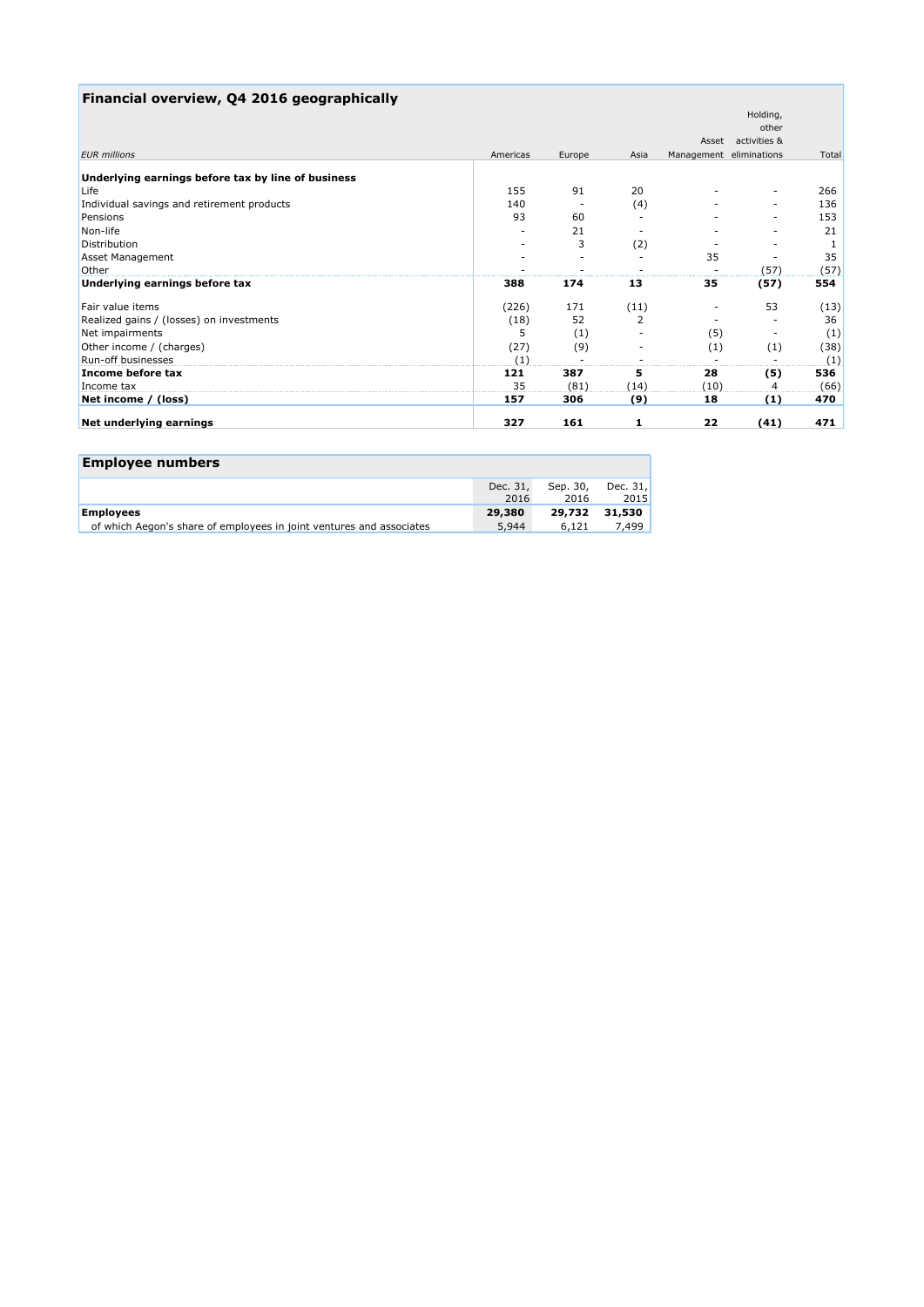| <b>Americas</b>                                         |       |                |          |                          |         |               |          |         |                          |
|---------------------------------------------------------|-------|----------------|----------|--------------------------|---------|---------------|----------|---------|--------------------------|
| <b>USD millions</b>                                     | Notes | Q4 2016        | Q3 2016  | $\frac{0}{0}$            | Q4 2015 | $\frac{0}{0}$ | FY 2016  | FY 2015 | $\%$                     |
| Underlying earnings before tax by line of business      |       |                |          |                          |         |               |          |         |                          |
| Life                                                    |       | 81             | 6        |                          | 53      | 53            | 174      | 207     | (16)                     |
| Accident & Health                                       |       | 87             | 67       | 30                       | 37      | 134           | 218      | 165     | 32                       |
| <b>Retirement Plans</b>                                 |       | 76             | 80       | (5)                      | 54      | 42            | 280      | 261     | $\overline{z}$           |
| <b>Mutual Funds</b>                                     |       | 15             | 13       | 10                       | 16      | (6)           | 50       | 50      |                          |
| Variable Annuities                                      |       | 104            | 110      | (6)                      | 114     | (8)           | 393      | 503     | (22)                     |
| <b>Fixed Annuities</b>                                  |       | 34             | 40       | (15)                     | 19      | 80            | 172      | 131     | 31                       |
| <b>Stable Value Solutions</b>                           |       | 24             | 24       | $\overline{2}$           | 25      | (1)           | 96       | 101     | (4)                      |
| Latin America                                           |       |                | 1        |                          | 2       |               | 1        | 1       | (41)                     |
| Underlying earnings before tax                          |       | 422            | 342      | 23                       | 318     | 32            | 1,382    | 1,418   | (3)                      |
| Fair value items                                        |       | (248)          | 35       | ÷,                       | (68)    |               | (577)    | (768)   | 25                       |
| Realized gains / (losses) on investments                |       | (20)           | (35)     | 41                       | (24)    | 16            | (14)     | (83)    | 83                       |
| Net impairments                                         |       | 6              | 13       |                          | 80      |               | (33)     | 79      |                          |
|                                                         |       |                |          | (55)<br>76               |         | (93)          |          |         |                          |
| Other income / (charges)                                |       | (29)           | (121)    |                          | (6)     |               | (111)    | (1,013) | 89                       |
| Run-off businesses                                      |       | (2)            | 9        |                          | 22      |               | 60       | 98      | (39)                     |
| Income before tax                                       |       | 130            | 244      | (47)                     | 322     | (60)          | 706      | (268)   | $\overline{\phantom{a}}$ |
| Income tax                                              |       | 40             | (92)     |                          | (48)    |               | (88)     | 7       |                          |
| Net income / (loss)                                     |       | 170            | 152      | 12                       | 274     | (38)          | 618      | (261)   | $\blacksquare$           |
| Net underlying earnings                                 |       | 356            | 246      | 45                       | 260     | 37            | 1,059    | 1,100   | (4)                      |
| Commissions and expenses                                |       | 1,174          | 1,122    | 5                        | 1,225   | (4)           | 4,532    | 4,489   | $\it 1$                  |
|                                                         |       | 475            | 430      |                          | 472     | $\mathbf{1}$  |          |         |                          |
| of which operating expenses                             |       |                |          | 11                       |         |               | 1,834    | 1,843   | (1)                      |
| <b>New life sales</b>                                   | 10    |                |          |                          |         |               |          |         |                          |
| Life single premiums                                    |       | 29             | 28       | 5                        | 34      | (14)          | 118      | 144     | (18)                     |
| Life recurring premiums annualized                      |       | 141            | 139      | $\it 1$                  | 163     | (14)          | 588      | 650     | (10)                     |
| Total recurring plus 1/10 single                        |       | 144            | 142      | $\mathbf{1}$             | 167     | (14)          | 600      | 665     | (10)                     |
|                                                         |       |                |          |                          |         |               |          |         |                          |
| Life                                                    |       | 126            | 127      |                          | 158     | (20)          | 547      | 622     | (12)                     |
| Latin America                                           |       | 17             | 15       | 15                       | 9       | 92            | 53       | 42      | 24                       |
| Total recurring plus 1/10 single                        |       | 144            | 142      | $\pmb{1}$                | 167     | (14)          | 600      | 665     | (10)                     |
| New premium production accident and health insurance    |       | 201            | 211      | (5)                      | 216     | (7)           | 895      | 1,003   | (11)                     |
| Gross deposits (on and off balance) by line of business | 10    |                |          |                          |         |               |          |         |                          |
| Life                                                    |       | $\overline{2}$ | 1        | 54                       | 2       | 35            | 8        | 7       | 21                       |
| <b>Retirement Plans</b>                                 |       | 7,111          | 8,159    |                          | 6,327   |               | 35,137   | 27,833  |                          |
| <b>Mutual Funds</b>                                     |       | 1,296          |          | (13)                     |         | 12            |          | 5,084   | 26                       |
|                                                         |       |                | 1,153    | 12                       | 1,325   | (2)           | 5,467    |         | 8                        |
| Variable Annuities                                      |       | 945            | 1,078    | (12)                     | 1,586   | (40)          | 4,375    | 7,857   | (44)                     |
| <b>Fixed Annuities</b>                                  |       | 55             | 71       | (23)                     | 63      | (13)          | 254      | 276     | (8)                      |
| Latin America                                           |       | 3              | 3        | (11)                     | 3       | (8)           | 10       | 12      | (14)                     |
| <b>Total gross deposits</b>                             |       | 9,411          | 10,466   | (10)                     | 9,305   | 1             | 45,251   | 41,069  | 10                       |
| Net deposits (on and off balance) by line of business   | 10    |                |          |                          |         |               |          |         |                          |
| Life                                                    |       | (7)            | (15)     | 57                       | (8)     | 13            | (40)     | (38)    | (6)                      |
| <b>Retirement Plans</b>                                 |       | (1,278)        | (3,883)  | 67                       | 671     |               | 268      | 7,945   | (97)                     |
| <b>Mutual Funds</b>                                     |       | (418)          | 87       |                          | 41      |               | 38       | (6)     |                          |
| Variable Annuities                                      |       | (292)          | (56)     | $\overline{\phantom{a}}$ | 462     |               | (125)    | 2,416   | ÷,                       |
| <b>Fixed Annuities</b>                                  |       | (308)          | (274)    | (13)                     | (398)   | 23            | (1,265)  | (1,711) | 26                       |
| Latin America                                           |       | (1)            | -1       |                          | 2       |               | 1        |         | 186                      |
| Total net deposits excluding run-off businesses         |       | (2,304)        | (4, 141) | 44                       | 771     |               | (1, 123) | 8,607   | J.                       |
| Run-off businesses                                      |       | (193)          | (264)    |                          | (236)   |               | (841)    | (925)   | 9                        |
| Total net deposits / (outflows)                         |       | (2, 497)       | (4, 405) | 27<br>43                 | 535     | 18            | (1, 964) | 7,682   |                          |
|                                                         |       |                |          |                          |         |               |          |         |                          |
| Revenue-generating investments                          |       |                |          |                          |         |               |          |         |                          |

|                                             | Dec. 31, | Sep. 30, |               | Dec. 31, |               |
|---------------------------------------------|----------|----------|---------------|----------|---------------|
|                                             | 2016     | 2016     | $\frac{0}{0}$ | 2015     | $\frac{0}{0}$ |
| Revenue-generating investments (total)      | 464,595  | 471.120  | (1)           | 436,136  |               |
| Investments general account                 | 98,145   | 105,096  | (7)           | 95,182   | 3             |
| Investments for account of policyholders    | 113,223  | 114,337  | (1)           | 109,894  | 3             |
| Off balance sheet investments third parties | 253,227  | 251,687  |               | 231,060  | 10            |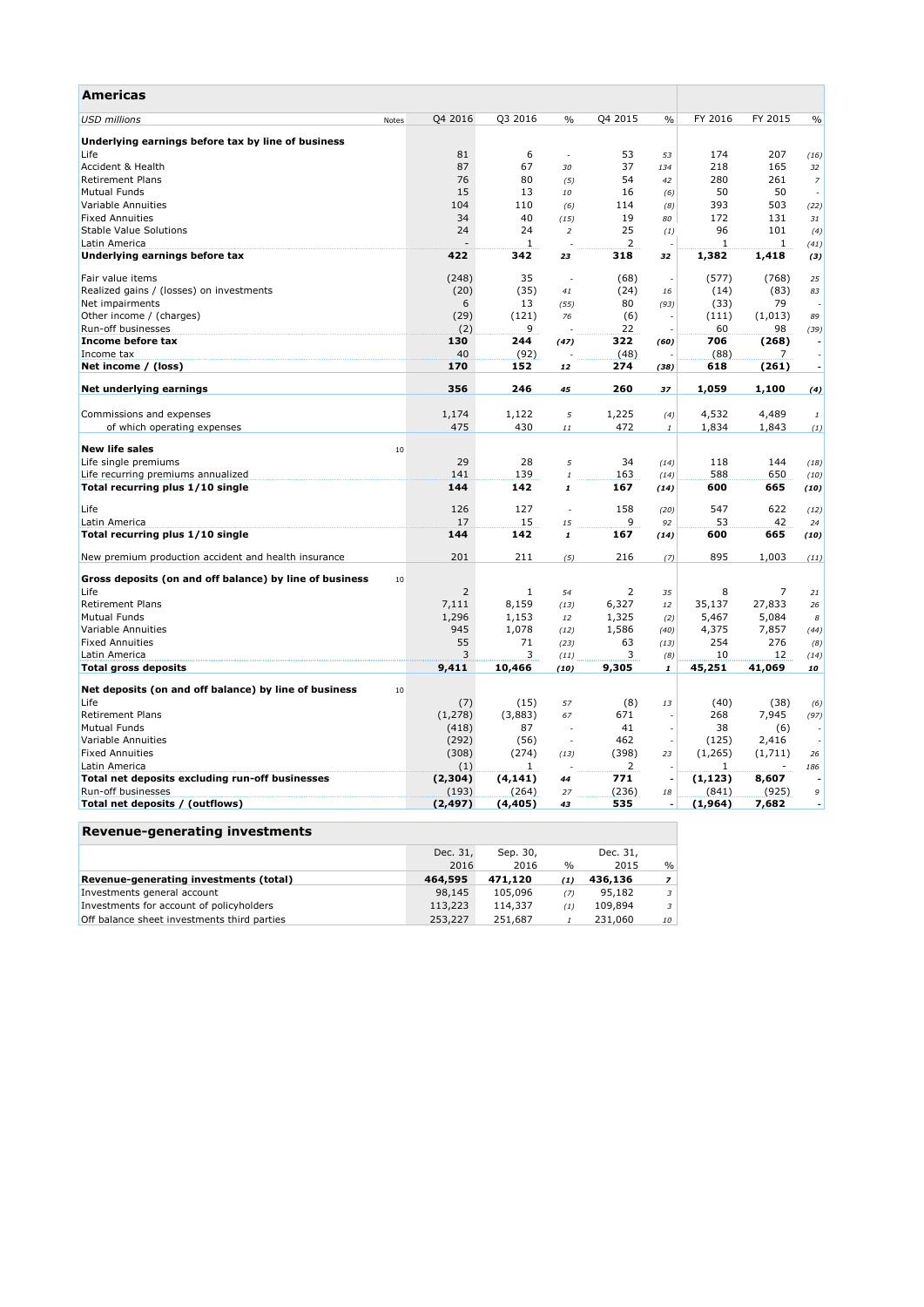| <b>Europe</b>                                        |         |              |                       |          |                          |         |         |                          |
|------------------------------------------------------|---------|--------------|-----------------------|----------|--------------------------|---------|---------|--------------------------|
| <b>EUR</b> millions<br>Notes                         | Q4 2016 | Q3 2016      | $\frac{0}{0}$         | Q4 2015  | $\frac{0}{0}$            | FY 2016 | FY 2015 | $\%$                     |
| Underlying earnings before tax                       |         |              |                       |          |                          |         |         |                          |
| The Netherlands                                      | 134     | 133          | 1                     | 135      | (1)                      | 534     | 537     | (1)                      |
| United Kingdom                                       | 23      | 5            |                       | (9)      |                          | 59      | (27)    |                          |
| Central & Eastern Europe                             | 14      | 12           | 13                    | 13       | $\overline{z}$           | 55      | 37      | 51                       |
| Spain & Portugal                                     | 3       | $\mathbf{1}$ | 160                   | 3        | 12                       | 8       | 12      | (38)                     |
| Underlying earnings before tax                       | 174     | 151          | 15                    | 142      | 23                       | 655     | 559     | 17                       |
| Fair value items                                     | 171     | 49           |                       | (99)     |                          | (41)    | (18)    | (121)                    |
| Realized gains / (losses) on investments             | 52      | 49           | 6                     | 79       | (35)                     | 342     | 411     | (17)                     |
| Net impairments                                      | (1)     | (6)          | 85                    | (8)      | 89                       | (10)    | (22)    | 53                       |
| Other income / (charges)<br>5                        | (9)     | 52           |                       | (1, 152) | 99                       | (658)   | (1,205) | 45                       |
| Income before tax                                    | 387     | 296          | 31                    | (1,038)  |                          | 288     | (275)   | $\overline{\phantom{a}}$ |
| Income tax                                           | (81)    | (68)         | (20)                  | 216      |                          | (161)   | 54      |                          |
| Net income / (loss)                                  | 306     | 228          | 34                    | (821)    | $\overline{\phantom{m}}$ | 127     | (221)   | $\overline{\phantom{a}}$ |
| Net income / (loss) attributable to:                 |         |              |                       |          |                          |         |         |                          |
| Equity holders of Aegon N.V.                         | 306     | 228          | 34                    | (821)    |                          | 127     | (221)   | $\overline{\phantom{a}}$ |
| Net underlying earnings                              | 161     | 132          | 22                    | 148      | 9                        | 548     | 482     | 14                       |
| Commissions and expenses                             | 494     | 497          |                       | 595      | (17)                     | 2,058   | 2,368   | (13)                     |
| of which operating expenses                          | 363     | 354          | $\overline{c}$        | 388      | (7)                      | 1,445   | 1,442   | $\overline{\phantom{a}}$ |
| <b>New life sales</b><br>6, 10                       |         |              |                       |          |                          |         |         |                          |
| Life single premiums                                 | 234     | 285          | (18)                  | 351      | (33)                     | 1,128   | 1,323   | (15)                     |
| Life recurring premiums annualized                   | 52      | 36           | 45                    | 59       | (12)                     | 186     | 200     | (7)                      |
| Total recurring plus 1/10 single                     | 75      | 64           | 17                    | 94       | (20)                     | 299     | 332     | (10)                     |
| Life                                                 | 53      | 50           | $\overline{z}$        | 57       | (6)                      | 220     | 234     | (6)                      |
| Pensions                                             | 22      | 15           | 50                    | 37       | (40)                     | 79      | 98      | (20)                     |
| Total recurring plus 1/10 single                     | 75      | 64           | 17                    | 94       | (20)                     | 299     | 332     | (10)                     |
| The Netherlands                                      | 28      | 21           | 32                    | 43       | (35)                     | 111     | 130     | (15)                     |
| United Kingdom                                       | 10      | 18           | (46)                  | 18       | (46)                     | 66      | 72      | (8)                      |
| Central & Eastern Europe                             | 26      | 17           | 49                    | 23       | 14                       | 83      | 91      | (9)                      |
| Spain & Portugal                                     | 11      | 7            | 53                    | 9        | 21                       | 39      | 39      | $\mathbf{1}$             |
| Total recurring plus 1/10 single                     | 75      | 64           | 17                    | 94       | (20)                     | 299     | 332     | (10)                     |
| New premium production accident and health insurance | 11      | 5            | 114                   | 9        | 13                       | 34      | 28      | 22                       |
| New premium production general insurance             | 23      | 20           | 15                    | 25       | (6)                      | 94      | 84      | 12                       |
| Gross deposits (on and off balance)<br>10            |         |              |                       |          |                          |         |         |                          |
| The Netherlands                                      | 1,901   | 1,417        | 34                    | 1,459    | 30                       | 6,686   | 5,137   | 30                       |
| United Kingdom                                       | 1,486   | 1,280        | 16                    | 1,571    | (5)                      | 5,791   | 6,096   | (5)                      |
| Central & Eastern Europe                             | 74      | 65           | 14                    | 61       | 21                       | 265     | 227     | 17                       |
| Spain & Portugal                                     | 13      | 7            | 104                   | 17       | (20)                     | 31      | 29      | 8                        |
| <b>Total gross deposits</b>                          | 3,474   | 2,769        | 25                    | 3,107    | 12                       | 12,773  | 11,489  | 11                       |
| Net deposits (on and off balance)<br>10              |         |              |                       |          |                          |         |         |                          |
| The Netherlands                                      | 393     | 289          | 36                    | 504      | (22)                     | 1,909   | 1,885   | $\it 1$                  |
| United Kingdom                                       | (44)    | (381)        | 88                    | (234)    | 81                       | (846)   | (1,096) | 23                       |
| Central & Eastern Europe                             | 52      | 46           | 12                    | 59       | (12)                     | 176     | 63      | 180                      |
| Spain & Portugal                                     | 10      | 5            | 122                   | 13       | (17)                     | 20      | 17      | 20                       |
| Total net deposits / (outflows)                      | 411     | (41)         | $\tilde{\phantom{a}}$ | 342      | 20                       | 1,260   | 869     | 45                       |

# **Revenue-generating investments**

|                                             | Dec. 31, | Sep. 30, |               | Dec. 31, |               |
|---------------------------------------------|----------|----------|---------------|----------|---------------|
|                                             | 2016     | 2016     | $\frac{0}{0}$ | 2015     | $\frac{9}{6}$ |
| Revenue-generating investments (total)      | 164,487  | 165,194  | ۰             | 175,687  | (6)           |
| Investments general account                 | 58,264   | 60,265   | (3)           | 68,459   | (15)          |
| Investments for account of policyholders    | 96,276   | 95,757   | 1             | 99,070   | (3)           |
| Off balance sheet investments third parties | 9,946    | 9,172    | 8             | 8,158    | 22            |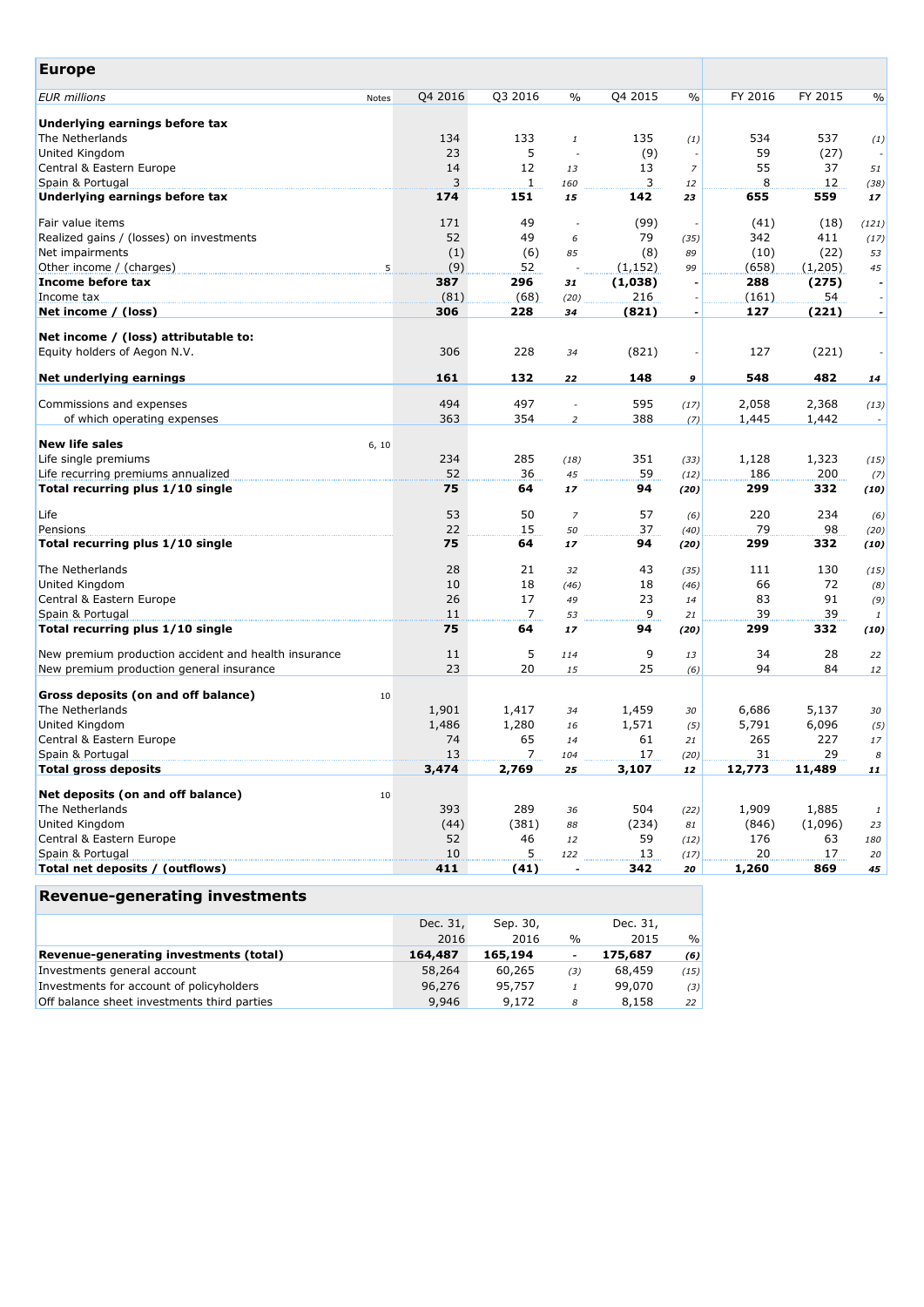| <b>Europe Segments</b>                                               |                    |                   |                          |                          |                                         |
|----------------------------------------------------------------------|--------------------|-------------------|--------------------------|--------------------------|-----------------------------------------|
|                                                                      |                    |                   | Central &                |                          |                                         |
|                                                                      | The<br>Netherlands | United<br>Kingdom | Eastern<br>Europe        | Spain &<br>Portugal      | Europe                                  |
| <b>EUR millions</b><br>2016 Q4                                       |                    |                   |                          |                          |                                         |
|                                                                      |                    |                   |                          |                          |                                         |
| Underlying earnings before tax                                       |                    |                   |                          |                          |                                         |
| geographically by line of business<br>Life                           | 71                 |                   |                          |                          |                                         |
| Pensions                                                             | 48                 | 15<br>9           | 4<br>3                   | 1                        | 91<br>60                                |
| Non-life                                                             | 12                 |                   | 7                        | 1                        | 21                                      |
| Other                                                                | 3                  |                   |                          |                          | 3                                       |
| Underlying earnings before tax                                       | 134                | 23                | 14                       | з                        | 174                                     |
|                                                                      |                    |                   |                          |                          |                                         |
| Fair value items                                                     | 202                | (31)              |                          | (1)                      | 171                                     |
| Realized gains / (losses) on investments                             | 47                 | 4                 |                          | 1                        | 52                                      |
| Impairment charges                                                   | (8)                |                   | (1)                      |                          | (9)                                     |
| Impairment reversals                                                 | 8                  |                   |                          |                          | 8                                       |
| Other income / (charges)                                             | 34<br>5            | (20)              | (23)                     | $\overline{\phantom{a}}$ | (9)                                     |
| Income / (loss) before tax                                           | 418                | (24)              | (10)                     | з                        | 387                                     |
| Income tax (expense) / benefit                                       | (91)               | 19                | (8)                      | (2)                      | (81)                                    |
| Net income / (loss)                                                  | 326                | (4)               | (18)                     | 1                        | 306                                     |
|                                                                      |                    |                   |                          |                          |                                         |
| Net income / (loss) attributable to:<br>Equity holders of Aegon N.V. | 326                | (4)               | (18)                     | 1                        | 306                                     |
|                                                                      |                    |                   |                          |                          |                                         |
| Net underlying earnings                                              | 105                | 43                | 13                       | 1                        | 161                                     |
| Commissions and expenses                                             | 232                | 150               | 67                       | 45                       | 494                                     |
| of which operating expenses                                          | 202                | 95                | 41                       | 25                       | 363                                     |
|                                                                      |                    |                   |                          |                          |                                         |
|                                                                      |                    |                   |                          |                          |                                         |
|                                                                      | The                | United            | Central &<br>Eastern     | Spain &                  |                                         |
| <b>EUR millions</b>                                                  | Netherlands        | Kingdom           | Europe                   | Portugal                 | Europe                                  |
|                                                                      |                    |                   |                          |                          |                                         |
| 2015 Q4                                                              |                    |                   |                          |                          |                                         |
| Underlying earnings before tax                                       |                    |                   |                          |                          |                                         |
| geographically by line of business                                   |                    |                   |                          |                          |                                         |
| Life                                                                 | 83                 | 18                |                          | (1)                      | 100                                     |
| Pensions                                                             | 57                 | (27)              | 2                        |                          | 32                                      |
| Non-life                                                             | (13)               |                   | 10                       | 3                        | 1                                       |
| Other                                                                | 8                  |                   |                          |                          | 8                                       |
| Underlying earnings before tax                                       | 135                | (9)               | 13                       | з                        | 142                                     |
|                                                                      |                    |                   |                          |                          |                                         |
| Fair value items                                                     | (71)               | (28)              |                          |                          |                                         |
| Realized gains / (losses) on investments                             | 33                 | 46                | $\mathbf 1$              |                          | 79                                      |
| Impairment charges                                                   | (8)                |                   | (1)                      |                          | (99)                                    |
| Impairment reversals                                                 | 2                  |                   | $\overline{\phantom{a}}$ |                          | 2                                       |
| Other income / (charges)                                             | 93<br>5            | (1,260)           | (2)                      | 17                       | (9)<br>(1, 152)                         |
| Income / (loss) before tax                                           | 183                | (1, 251)          | 12                       | 19                       |                                         |
| Income tax (expense) / benefit                                       | (43)               | 263               | (2)                      | (1)                      | 216                                     |
| Net income / (loss)                                                  | 140                | (988)             | 9                        | 18                       |                                         |
|                                                                      |                    |                   |                          |                          |                                         |
| Net income / (loss) attributable to:<br>Equity holders of Aegon N.V. | 140                | (988)             | 9                        | 18                       |                                         |
|                                                                      |                    |                   |                          |                          |                                         |
| Net underlying earnings                                              | 107                | 29                | 11                       | 1                        | 148                                     |
| Commissions and expenses<br>of which operating expenses              | 272<br>228         | 220<br>104        | 64<br>38                 | 39<br>19                 | (1,038)<br>(821)<br>(821)<br>595<br>388 |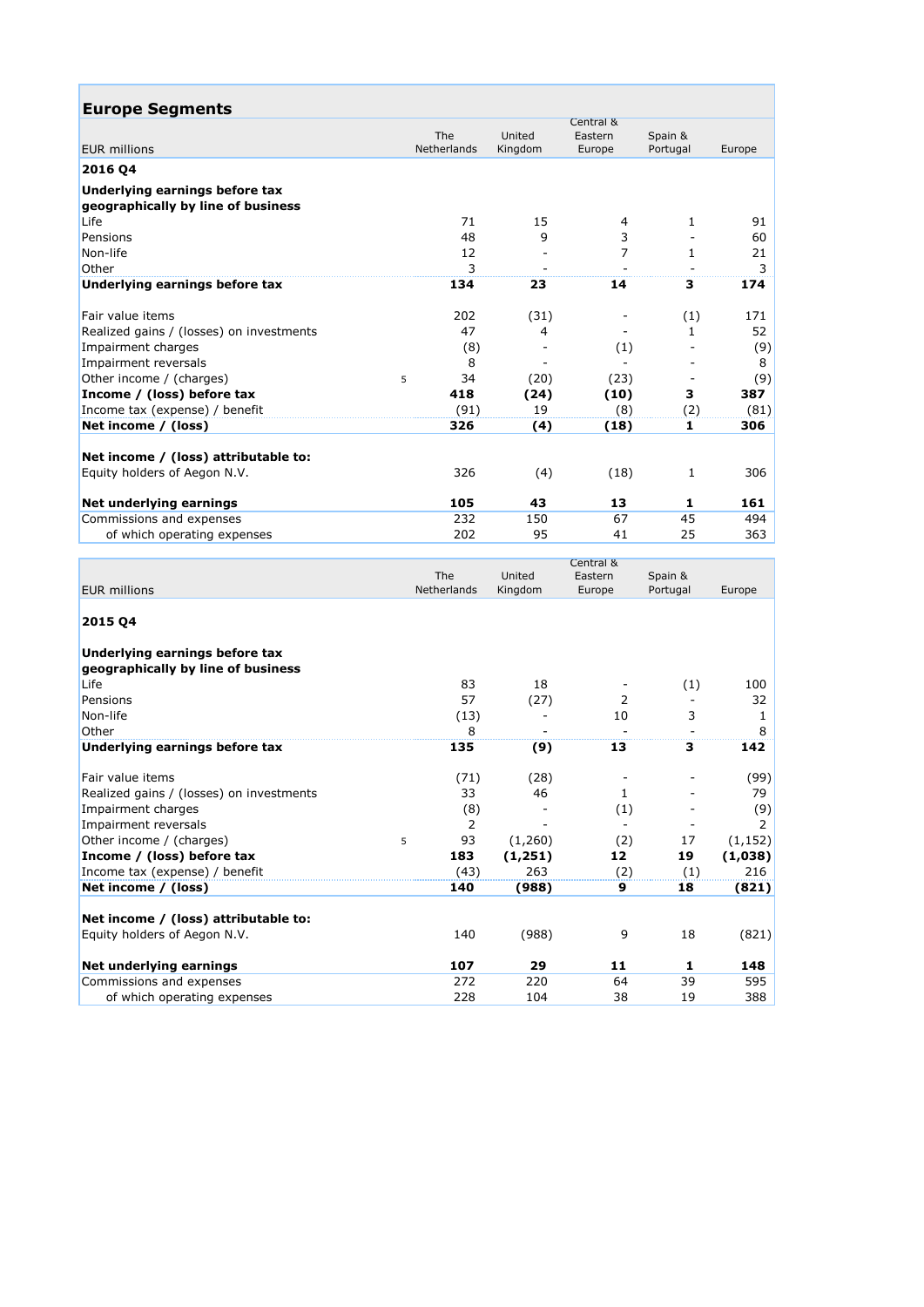| Asia                                                 |       |                          |                          |                |                          |                          |              |                |                |
|------------------------------------------------------|-------|--------------------------|--------------------------|----------------|--------------------------|--------------------------|--------------|----------------|----------------|
| <b>USD millions</b>                                  | Notes | Q4 2016                  | Q3 2016                  | $\frac{0}{0}$  | Q4 2015                  | $\%$                     | FY 2016      | FY 2015        | $\frac{0}{0}$  |
| Underlying earnings before tax by line of business   |       |                          |                          |                |                          |                          |              |                |                |
| High net worth businesses                            |       | 23                       | 14                       | 64             | 7                        |                          | 61           | 45             | 37             |
| Aegon Direct & Affinity Marketing Services           |       |                          | $\sim$                   |                | $\mathbf{1}$             | (76)                     | $\mathbf{1}$ | 5              | (87)           |
| Stategic partnerships                                |       | (9)                      | (7)                      | (21)           | (5)                      | (86)                     | (39)         | (27)           | (41)           |
| Underlying earnings before tax                       |       | 15                       | 7                        | 105            | з                        |                          | 23           | 23             | 3              |
| Fair value items                                     |       | (12)                     | $\overline{7}$           |                | 6                        |                          | (10)         | 7              | ÷.             |
| Realized gains / (losses) on investments             |       | 2                        | $\overline{2}$           | 16             | 1                        | 199                      | 9            | $\overline{7}$ | 29             |
| Net impairments                                      |       |                          | ÷                        |                | ÷                        | (31)                     | (1)          | $\sim$         | $\sim$         |
| Other income / (charges)                             |       | $\overline{\phantom{a}}$ | (6)                      |                | (20)                     |                          | (6)          | (68)           | 91             |
| Income before tax                                    |       | 5                        | 10                       | (51)           | (9)                      |                          | 16           | (31)           | $\blacksquare$ |
| Income tax                                           |       | (15)                     | (4)                      |                |                          |                          | (30)         | (3)            | $\sim$         |
| Net income / (loss)                                  |       | (10)                     | 6                        |                | (9)                      | (9)                      | (14)         | (33)           | 58             |
| Net underlying earnings                              |       | $\mathbf{1}$             | $\blacksquare$           |                | (3)                      | $\overline{\phantom{a}}$ | (7)          | (4)            | (79)           |
| Commissions and expenses                             |       | 65                       | 64                       | $\overline{a}$ | 55                       | 19                       | 257          | 268            | (4)            |
| of which operating expenses                          |       | 40                       | 38                       | 5              | 36                       | 12                       | 161          | 143            | 13             |
| <b>New life sales</b>                                | 10    |                          |                          |                |                          |                          |              |                |                |
| Life single premiums                                 |       | 232                      | 189                      | 23             | 193                      | 21                       | 907          | 1,521          | (40)           |
| Life recurring premiums annualized                   |       | 11                       | 13                       | (14)           | 10                       | 11                       | 51           | 40             | 26             |
| Total recurring plus 1/10 single                     |       | 34                       | 31                       | 8              | 29                       | 17                       | 142          | 193            | (26)           |
| High net worth businesses                            |       | 24                       | 19                       | 28             | 19                       | 24                       | 88           | 151            | (42)           |
| Aegon Direct & Affinity Marketing Services           |       |                          | $\overline{\phantom{a}}$ | (23)           | $\overline{\phantom{a}}$ | 12                       |              | 1              | (64)           |
| Stategic partnerships                                |       | 10                       | 13                       | (20)           | 10                       | 5                        | 54           | 41             | 31             |
| Total recurring plus 1/10 single                     |       | 34                       | 31                       | 8              | 29                       | 17                       | 142          | 193            | (26)           |
| New premium production accident and health insurance |       | $\overline{4}$           | 4                        | (11)           | 7                        | (40)                     | 19           | 31             | (40)           |
| Gross deposits (on and off balance) by region        | 10    |                          |                          |                |                          |                          |              |                |                |
| China                                                |       | 3                        |                          |                |                          |                          | 7            | 5              | 43             |
| Japan                                                |       | 55                       | 92                       | (41)           | 68                       | (20)                     | 330          | 448            | (26)           |
| <b>Total gross deposits</b>                          |       | 58                       | 93                       | (37)           | 68                       | (15)                     | 337          | 453            | (26)           |
| Net deposits (on and off balance) by region          | 10    |                          |                          |                |                          |                          |              |                |                |
| China                                                |       | 3                        |                          |                |                          |                          | 5            | 3              | 48             |
| Japan                                                |       | 51                       | 77                       | (34)           | 54                       | (5)                      | 282          | 388            | (27)           |
| Total net deposits / (outflows)                      |       | 54                       | 77                       | (29)           | 54                       | $\mathbf{1}$             | 287          | 392            | (27)           |
| <b>Revenue-generating investments</b>                |       |                          |                          |                |                          |                          |              |                |                |

|                                             | Dec. 31, | Sep. 30, |               | Dec. 31, |      |
|---------------------------------------------|----------|----------|---------------|----------|------|
|                                             | 2016     | 2016     | $\frac{1}{2}$ | 2015     | $\%$ |
| Revenue-generating investments (total)      | 8,503    | 8.854    | (4)           | 7.307    | 16   |
| Investments general account                 | 5,620    | 5.732    | (2)           | 4.790    |      |
| Off balance sheet investments third parties | 2,883    | 3,122    | (8)           | 2.517    |      |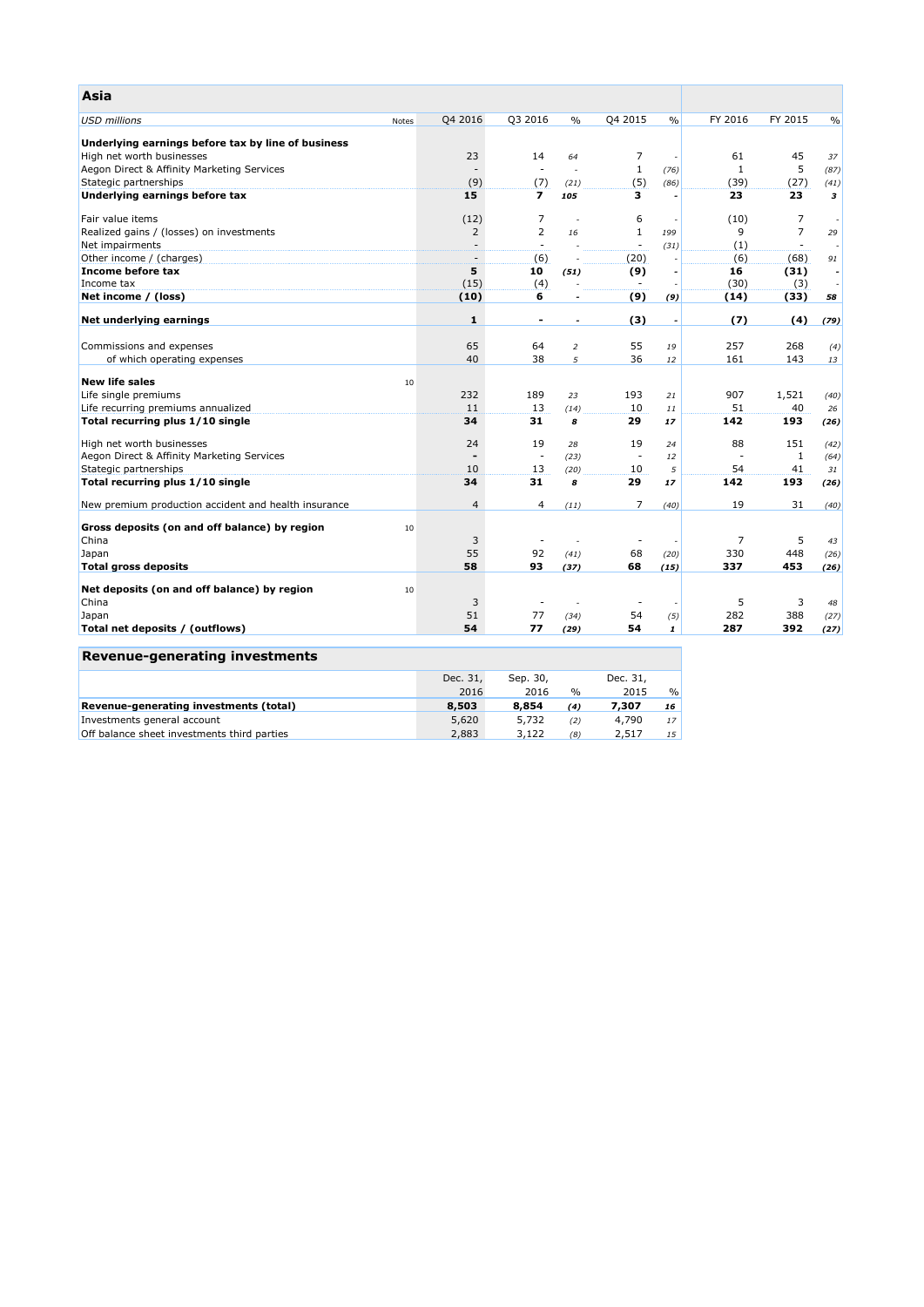| <b>Asset Management</b>                  |              |                |                          |                |                          |                |         |         |                          |
|------------------------------------------|--------------|----------------|--------------------------|----------------|--------------------------|----------------|---------|---------|--------------------------|
| <b>EUR</b> millions                      | <b>Notes</b> | Q4 2016        | Q3 2016                  | $\frac{0}{0}$  | Q4 2015                  | $\frac{0}{0}$  | FY 2016 | FY 2015 | $\%$                     |
| Underlying earnings before tax by region |              |                |                          |                |                          |                |         |         |                          |
| Americas                                 |              | 14             | 10                       | 38             | 20                       | (32)           | 55      | 66      | (16)                     |
| The Netherlands                          |              | 5              | $\overline{\mathbf{4}}$  | 24             | 1                        |                | 14      | 11      | 28                       |
| United Kingdom                           |              | $\overline{7}$ | 6                        | 19             | 8                        | (15)           | 30      | 32      | (7)                      |
| Rest of World                            |              | $\blacksquare$ | (2)                      | 72             | $\overline{\phantom{a}}$ | $\overline{a}$ | (4)     | (4)     | (2)                      |
| Strategic partnerships                   |              | 9              | 14                       | (35)           | 8                        | 17             | 54      | 65      | (17)                     |
| Underlying earnings before tax           |              | 35             | 32                       | $\overline{z}$ | 38                       | (8)            | 149     | 170     | (12)                     |
| Realized gains / (losses) on investments |              |                | $\overline{2}$           | (93)           | $\overline{\phantom{a}}$ | (50)           | 3       | 3       | 8                        |
| Net impairments                          |              | (5)            | $\overline{\phantom{a}}$ |                | L.                       |                | (5)     | ÷,      |                          |
| Other income / (charges)                 |              | (1)            | $\overline{a}$           |                | (1)                      | 17             | (2)     | (1)     | (16)                     |
| Income before tax                        |              | 28             | 34                       | (18)           | 37                       | (23)           | 145     | 172     | (15)                     |
| Income tax                               |              | (10)           | (11)                     | 9              | (12)                     | 15             | (48)    | (50)    | 5                        |
| Net income / (loss)                      |              | 18             | 23                       | (22)           | 25                       | (27)           | 97      | 121     | (20)                     |
| Net underlying earnings                  |              | 22             | 22                       | з              | 25                       | (10)           | 99      | 120     | (17)                     |
| <b>Revenues</b>                          |              |                |                          |                |                          |                |         |         |                          |
| Management fees                          |              | 127            | 123                      | 3              | 137                      | (7)            | 503     | 504     | $\overline{\phantom{a}}$ |
| Performance fees                         |              | $\overline{7}$ | 8                        | (15)           | 12                       | (46)           | 34      | 48      | (29)                     |
| Other                                    |              | 15             | 13                       | 13             | 13                       | 16             | 63      | 61      | 3                        |
| Total income *                           |              | 149            | 145                      | з              | 162                      | (8)            | 601     | 614     | (2)                      |
| General account                          |              | 43             | 40                       | $\overline{z}$ | 42                       | $\overline{2}$ | 167     | 169     | (1)                      |
| Third-party                              |              | 106            | 104                      | $\mathbf{1}$   | 120                      | (12)           | 434     | 445     | (2)                      |
| Of which affiliates                      |              | 28             | 26                       | 8              | 37                       | (24)           | 111     | 130     | (14)                     |
| Of which other third-party               |              | 78             | 79                       | (1)            | 83                       | (6)            | 323     | 315     | $\mathfrak{Z}$           |
| Total income *                           |              | 149            | 145                      | з              | 162                      | (8)            | 601     | 614     | (2)                      |
| <b>Operating Expenses</b>                |              | 115            | 112                      | з              | 126                      | (9)            | 451     | 444     | $\overline{\mathbf{z}}$  |
| Cost / income ratio                      |              | 77.1%          | 77.4%                    |                | 77.4%                    | $\overline{a}$ | 75.1%   | 72.3%   | 4                        |
| Gross flows other third-party            |              |                |                          |                |                          |                |         |         |                          |
| Americas                                 |              | 1,320          | 1,321                    | $\sim$         | 709                      | 86             | 4,536   | 2,329   | 95                       |
| The Netherlands                          |              | 812            | 1,405                    | (42)           | 2,047                    | (60)           | 4,656   | 4,080   | 14                       |
| United Kingdom                           |              | 847            | 1,087                    | (22)           | 2,199                    | (61)           | 4,831   | 7,538   | (36)                     |
| Rest of World **                         |              | (16)           | 65                       | $\overline{a}$ | 182                      |                | (317)   | (389)   | 19                       |
| Strategic partnerships                   |              | 7,364          | 8,563                    | (14)           | 6,943                    | 6              | 32,660  | 20,165  | 62                       |
| Gross flows other third-party            |              | 10,326         | 12,442                   | (17)           | 12,079                   | (15)           | 46,366  | 33,722  | 37                       |
| Net flows other third-party              |              |                |                          |                |                          |                |         |         |                          |
| Americas                                 |              | (220)          | 477                      | $\overline{a}$ | 236                      |                | 499     | 307     | 63                       |
| The Netherlands                          |              | 352            | 1,206                    | (71)           | 1,922                    | (82)           | 3,669   | 2,897   | 27                       |
| United Kingdom                           |              | (323)          | (527)                    | 39             | 1,130                    |                | (865)   | 3,490   | $\sim$                   |
| Rest of World **                         |              | 43             | 82                       | (48)           | 209                      | (80)           | 62      | (27)    |                          |
| Strategic partnerships                   |              | (1, 554)       | 143                      |                | (1,834)                  | 15             | (402)   | 1,568   | $\bar{\phantom{a}}$      |
| Net flows other third-party              |              | (1,702)        | 1,380                    |                | 1,662                    |                | 2,964   | 8,235   | (64)                     |

\* Net fees and commissions \*\* Rest of world include intragoup eliminations from internal sub-advised agreements.

|                               | Dec. 31, | Sep. 30, |                          | Dec. 31, |               |
|-------------------------------|----------|----------|--------------------------|----------|---------------|
|                               | 2016     | 2016     | $\frac{0}{0}$            | 2015     | $\frac{0}{0}$ |
| Americas                      | 124,993  | 123,898  | 1                        | 126,330  | (1)           |
| The Netherlands               | 88,982   | 92,369   | (4)                      | 82,241   | 8             |
| United Kingdom                | 57,783   | 59,288   | (3)                      | 76,982   | (25)          |
| Rest of World                 | 2,523    | 2,387    | 6                        | 2,202    | 15            |
| Strategic partnerships        | 57,345   | 58,445   | (2)                      | 57,782   | (1)           |
| Total assets under management | 331,627  | 336,386  | (1)                      | 345,537  | (4)           |
| General account *             | 128,111  | 131,559  | (3)                      | 132,218  | (3)           |
| Third-party                   | 203,515  | 204,827  | (1)                      | 213,320  | (5)           |
| Of which affiliates *         | 72,626   | 72,771   | $\overline{\phantom{a}}$ | 85,990   | (16)          |
| Of which other third-party ** | 130,889  | 132,056  | (1)                      | 127,329  | 3             |

\* Please note that the numbers provided in this line are also included in other primary segments.

\*\*Includes pooled fund sales that are recognized on the balance sheet of Aegon UK.

These assets are eliminated in our consolidated revenue generating investments.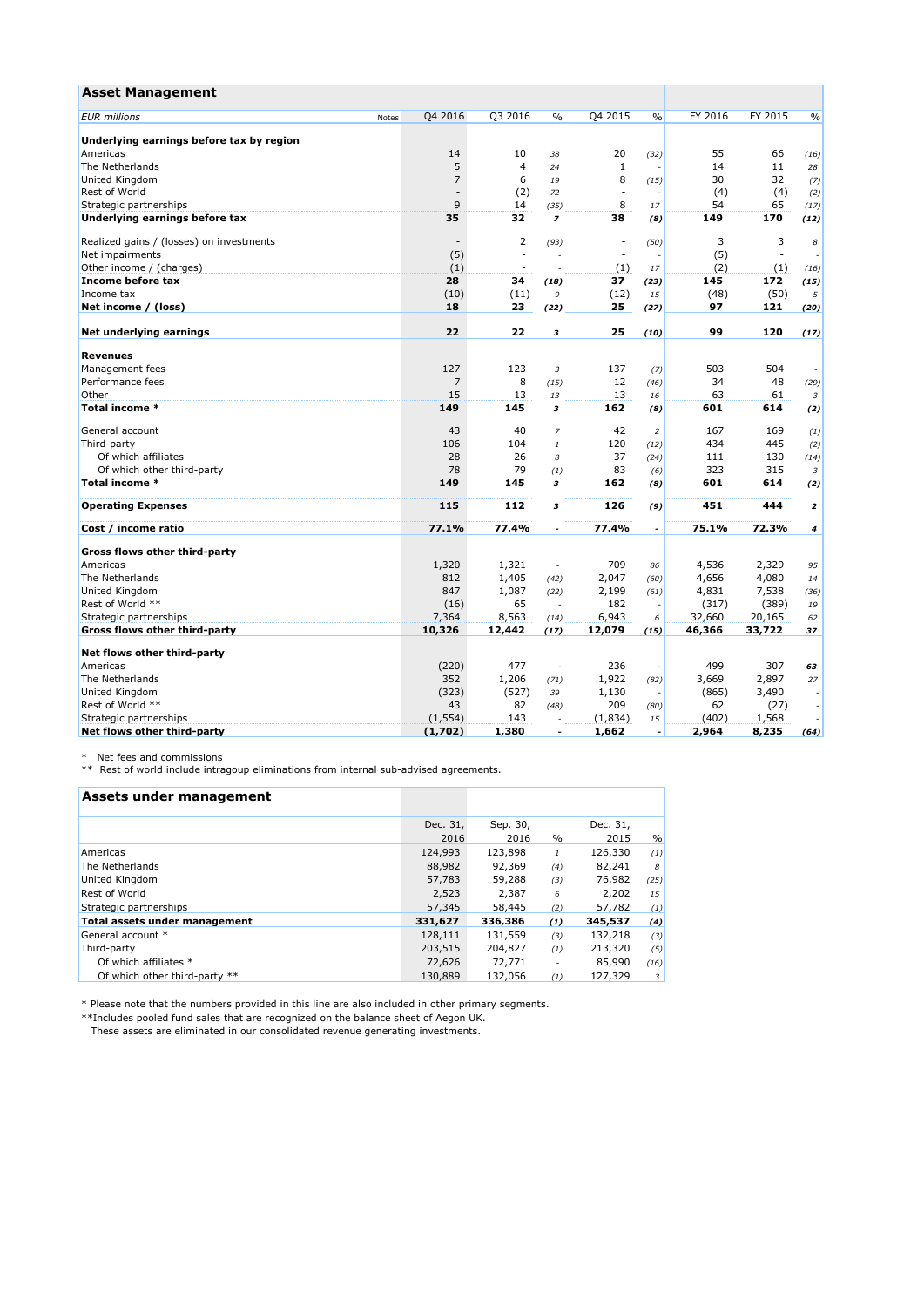|                         | Market consistent value of new business |              |                          |         |               |         |         |               |  |
|-------------------------|-----------------------------------------|--------------|--------------------------|---------|---------------|---------|---------|---------------|--|
|                         |                                         | <b>MCVNB</b> | <b>MCVNB</b>             |         |               |         |         |               |  |
| EUR millions, after tax | Q4 2016                                 | 03 2016      | $\frac{0}{0}$            | 04 2015 | $\frac{0}{0}$ | FY 2016 | FY 2015 | $\frac{0}{0}$ |  |
|                         |                                         |              |                          |         |               |         |         |               |  |
| Americas                | 84                                      | 56           | 49                       | 101     | (17)          | 282     | 354     | (20)          |  |
| Europe                  | 30                                      | 14           | 112                      | 46      | (34)          | 140     | 214     | (35)          |  |
| Asia                    | 4                                       | (1)          | $\overline{\phantom{a}}$ |         | 150           | (2)     | 29      |               |  |
| <b>Total</b>            | 118                                     | 70           | 70                       | 149     | (21)          | 420     | 597     | (30)          |  |

| <b>Modeled new business: APE</b> |       |         |            |               |         |               |         |                         |               |
|----------------------------------|-------|---------|------------|---------------|---------|---------------|---------|-------------------------|---------------|
|                                  |       |         |            |               |         |               |         | <b>Premium business</b> |               |
|                                  |       |         | <b>APE</b> | <b>APE</b>    |         |               |         |                         |               |
| <b>EUR</b> millions              | Notes | Q4 2016 | Q3 2016    | $\frac{0}{0}$ | Q4 2015 | $\frac{0}{0}$ | FY 2016 | FY 2015                 | $\frac{0}{0}$ |
|                                  |       |         |            |               |         |               |         |                         |               |
| Americas                         |       | 311     | 311        | -             | 347     | (11)          | 1,328   | 1,484                   | (10)          |
| Europe                           |       | 352     | 219        | 61            | 341     |               | 1,242   | 1,400                   | (11)          |
| Asia                             |       | 35      | 33         | Q             | 32      | 10            | 146     | 202                     | (28)          |
| <b>Total</b>                     |       | 698     | 562        | 24            | 721     | (3)           | 2,716   | 3,085                   | (12)          |

| <b>Modeled new business: Deposits</b> |                  |                                                    |               |                 |               |         |         |               |  |  |  |  |
|---------------------------------------|------------------|----------------------------------------------------|---------------|-----------------|---------------|---------|---------|---------------|--|--|--|--|
|                                       |                  | <b>Deposit business</b><br><b>Deposit business</b> |               |                 |               |         |         |               |  |  |  |  |
|                                       |                  | <b>Deposits</b>                                    |               | <b>Deposits</b> |               |         |         |               |  |  |  |  |
| <b>EUR</b> millions                   | Notes<br>Q4 2016 | Q3 2016                                            | $\frac{0}{0}$ | 04 2015         | $\frac{0}{0}$ | FY 2016 | FY 2015 | $\frac{0}{0}$ |  |  |  |  |
|                                       |                  |                                                    |               |                 |               |         |         |               |  |  |  |  |
| Americas                              | 4,493            | 3,948                                              | 14            | 5,165           | (13)          | 18,952  | 25,819  | (27)          |  |  |  |  |
| Europe                                | 83               | 64                                                 | 31            | 101             | (17)          | 285     | 407     | (30)          |  |  |  |  |
| Asia                                  | 55               | 83                                                 | (34)          | 63              | (14)          | 305     | 408     | (25)          |  |  |  |  |
| <b>Total</b>                          | 4,631            | 4,094                                              | 13            | 5,328           | (13)          | 19,542  | 26,635  | (27)          |  |  |  |  |

| <b>MCVNB/PVNBP summary</b> |       |              |       |                               |                      |                         |              |                        |                       |  |  |
|----------------------------|-------|--------------|-------|-------------------------------|----------------------|-------------------------|--------------|------------------------|-----------------------|--|--|
|                            |       |              |       | <b>Premium business</b>       |                      | <b>Premium business</b> |              |                        |                       |  |  |
|                            |       | <b>MCVNB</b> |       | PVNBP MCVNB /<br><b>PVNBP</b> | MCVNB/<br><b>APE</b> | <b>MCVNB</b>            | <b>PVNBP</b> | MCVNB/<br><b>PVNBP</b> | <b>MCVNB</b><br>/ APE |  |  |
| <b>EUR</b> millions        | Notes | Q4 2016      |       | $\frac{0}{0}$                 | $\frac{0}{0}$        | FY 2016                 |              | $\%$                   | $\%$                  |  |  |
|                            | 8     |              |       |                               |                      |                         |              |                        |                       |  |  |
| Americas                   |       | 68           | 1,480 | 4.6                           | 22.0                 | 263                     | 6,071        | 4.3                    | 19.8                  |  |  |
| Europe                     |       | 26           | 3,187 | 0.8                           | 7.3                  | 132                     | 13,360       | 1.0                    | 10.6                  |  |  |
| Asia                       |       | 5            | 295   | 1.6                           | 13.4                 | (4)                     | 1,175        | (0.3)                  | (2.7)                 |  |  |
| <b>Total</b>               |       | 99           | 4,962 | 2.0                           | 14.2                 | 391                     | 20,606       | 1.9                    | 14.4                  |  |  |

|                     |       |              | <b>Deposit business</b> |                        |                          |              |              | <b>Deposit business</b> |                    |  |  |  |  |
|---------------------|-------|--------------|-------------------------|------------------------|--------------------------|--------------|--------------|-------------------------|--------------------|--|--|--|--|
|                     |       | <b>MCVNB</b> | <b>PVNBP</b>            | MCVNB/<br><b>PVNBP</b> | MCVNB/<br>Deposits       | <b>MCVNB</b> | <b>PVNBP</b> | MCVNB/<br><b>PVNBP</b>  | MCVNB/<br>Deposits |  |  |  |  |
| <b>EUR</b> millions | Notes | Q4 2016      |                         | $\frac{0}{0}$          | $\frac{0}{0}$            |              | FY 2016      | $\%$                    | $\%$               |  |  |  |  |
|                     | 8     |              |                         |                        |                          |              |              |                         |                    |  |  |  |  |
| Americas            |       | 15           | 7,416                   | -                      | $\overline{\phantom{a}}$ | 19           | 29,979       | 0.1                     | 0.1                |  |  |  |  |
| Europe              |       | 5            | 659                     | 0.7                    | 5.7                      |              | 1,368        | 0.5                     | 2.6                |  |  |  |  |
| Asia                |       | (1)          | 55                      | (1.0)                  | (1.0)                    |              | 305          | 0.7                     | 0.7                |  |  |  |  |
| <b>Total</b>        |       | 19           | 8,130                   | 0.2                    | 0.4                      | 29           | 31,651       | 0.1                     | 0.1                |  |  |  |  |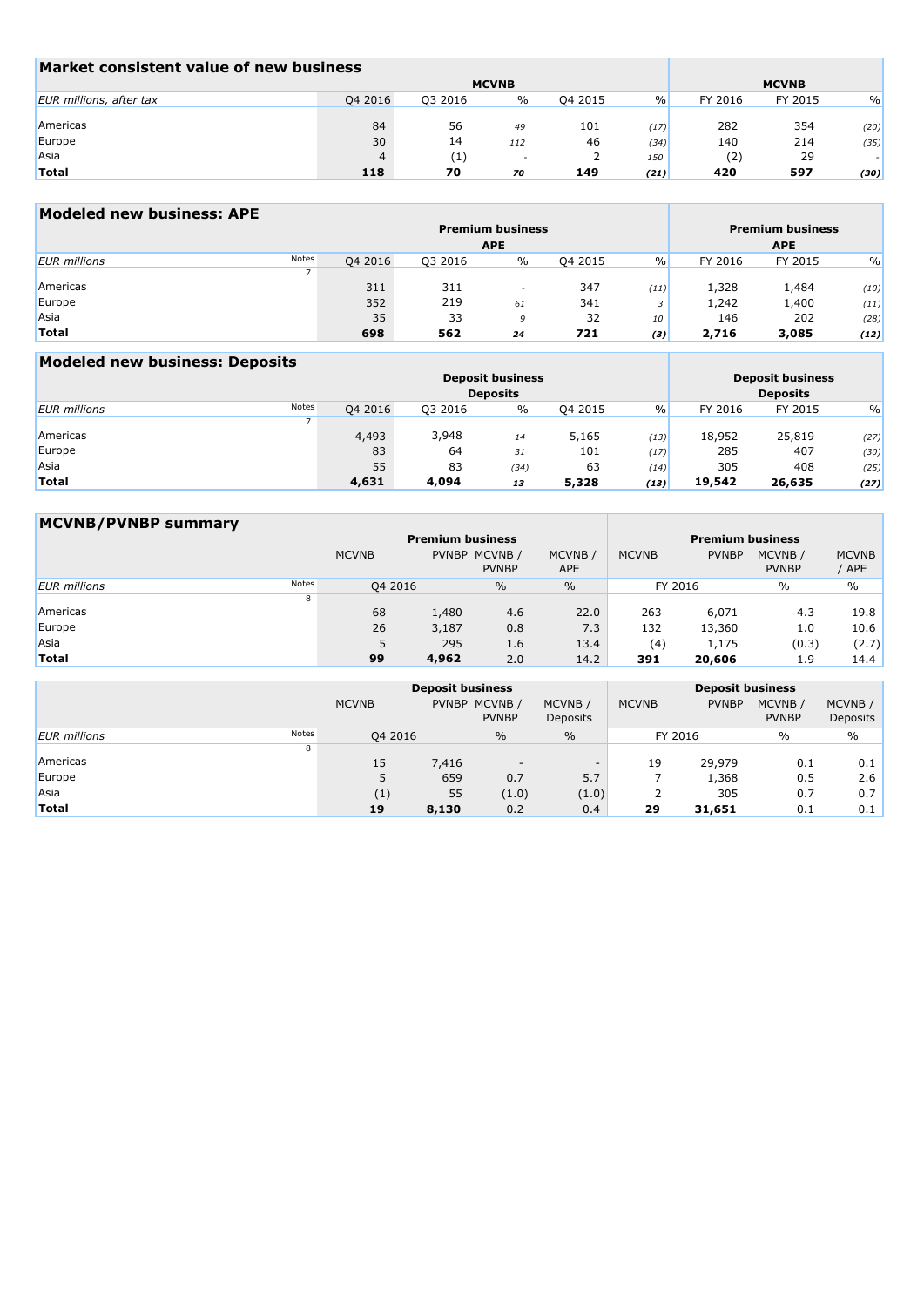### **Notes:**

<sup>1)</sup> For segment reporting purposes underlying earnings before tax, net underlying earnings, commissions and expenses, operating expenses, income tax (including joint ventures (jv's) and associated companies), income before tax (including jv's and associated companies) and market consistent value of new business are calculated by consolidating on a proportionate basis the revenues and expenses of Aegon's joint ventures and Aegon's associates. Aegon believes that these non-IFRS measures provide meaningful information about the underlying results of Aegon's business, including insight into the financial measures that Aegon's senior management uses in managing the business. Among other things, Aegon's senior management is compensated based in part on Aegon's results against targets using the non-IFRS measures presented here. While other insurers in Aegon's peer group present substantially similar non-IFRS measures, the non-IFRS measures presented in this document may nevertheless differ from the non-IFRS measures presented by other insurers. There is no standardized meaning to these measures under IFRS or any other recognized set of accounting standards. Readers are cautioned to consider carefully the different ways in which Aegon and its peers present similar information before comparing them.

Aegon believes the non-IFRS measures shown herein, when read together with Aegon's reported IFRS financial statements, provide meaningful supplemental information for the investing public to evaluate Aegon's business after eliminating the impact of current IFRS accounting policies for financial instruments and insurance contracts, which embed a number of accounting policy alternatives that companies may select in presenting their results (i.e. companies can use different local GAAPs to measure the insurance contract liability) and that can make the comparability from period to period difficult.

For a definition of underlying earnings and the reconciliation from underlying earnings before tax to income before tax, being the most comparable IFRS measure, reference is made to Note 3 "Segment information" of Aegon's condensed consolidated interim financial statements.

Aegon segment reporting is based on the businesses as presented in internal reports that are regularly reviewed by the Executive Board which is regarded as the chief operating decision maker. For Europe, the underlying businesses (the Netherlands, United Kingdom including VA Europe, Central & Eastern Europe and Spain & Portugal) are separate operating segments which under IFRS 8 cannot be aggregated, therefore further details will be provided for these operating segments in the Europe section.

- 2) Sales is defined as new recurring premiums plus 1/10 of single premiums plus 1/10 of gross deposits plus new premium production accident and health plus new premium production general insurance.
- 3) The present value, at point of sale, of all cashflows for new business written during the reporting period, calculated using approximate point of sale economics assumptions. Market consistent value of new business is calculated using a risk neutral approach, ignoring the investment returns expected to be earned in the future in excess of risk free rates (swap curves), with the exception of an allowance for liquidity premium. The Swap curve is extrapolated beyond the last liquid point to an ultimate forward rate. The market consistent value of new business is calculated on a post tax basis, after allowing for the time value financial options and guarentees, a market value margin for non-hedgeable non-financial risks and the costs of non-hedgeable stranded capital.
- 4) Return on equity is a ratio calculated by dividing the net underlying earnings after cost of leverage, by the average shareholders' equity excluding the revaluation reserve, cash flow hedge reserve and the net deficit or surplus related to defined benefit plans.
- 5) Included in other income/(charges) are income/charges made to policyholders with respect to income tax in the United Kingdom.
- 6) Includes production on investment contracts without a discretionary participation feature of which the proceeds are not recognized as revenues but are directly added to Aegon's investment contract liabilities for UK.
- <sup>7)</sup> APE = recurring premium +  $1/10$  single premium.
- 8) PVNBP: Present value of new business premiums (PVNBP) is the premiums for the new business sold during the reporting period, projected using assumptions and projection periods that are consistent with those used to calculate the market consistent value of new business, discounted back to point of sale using the swap curve (plus liquidity premium where applicable). The Swap curve is extrapolated beyond the last liquid point to an ultimate forward rate.
- 9) Reconciliation of operating expenses, used for segment reporting, to Aegon's IFRS based operating expenses.

| Operating expenses in earnings release            | 978     | 3,764   |
|---------------------------------------------------|---------|---------|
| Operating expenses related to jv's and associates | (54)    | (203)   |
| Operating expenses for IFRS reporting             | 925     | 3,560   |
| Administrative expenses                           | 342     | 1.273   |
| Employee expenses                                 | 583     | 2,287   |
|                                                   | Q4 2016 | FY 2016 |

<sup>10)</sup> New life sales, gross deposits and net deposits data include results from Aegon's joint ventures and Aegon's associates consolidated on a proportionate basis.

- <sup>11)</sup> Capital Generation reflects the sum of the return on free surplus, earnings on in-force business, release of required surplus on in-force business reduced by new business first year strain and required surplus on new business. Capital Generation is defined as the capital generated in a local operating unit measured as the change in the local binding capital metric (according to Aegon's Capital Policy) for that period and after investments in new business. Capital Generation is a non-IFRS financial measure that should not be confused with cash flow from operations or any other cash flow measure calculated in accordance with IFRS. Management believes that Capital Generation provides meaningful information to investors regarding capital generated on a net basis by Aegon's operating subsidiaries that may be available at the holding company. Because elements of Capital Generation are calculated in accordance with local solvency requirements rather than in accordance with any recognized body of accounting principles, there is no IFRS financial measure that is directly comparable to Capital Generation.
- a) The calculation of the Solvency II capital surplus and ratio are based on Solvency II requirements. For insurance entities in Solvency II equivalent regimes (United States, Bermuda and Brazil) local regulatory solvency measurements are used. Specifically, required capital for the life insurance companies in the US is calculated as two and a half times (250%) the upper end of the Company Action Level range (200% of Authorized Control Level) as applied by the National Association of Insurance Commissioners in the US. For entities in financial sectors other than the insurance sector, the solvency requirements of the appropriate regulatory framework are taken into account in the group ratio. The group ratio does not include Aegon Bank N.V. As the UK With-Profit funds is ring fenced, no surplus is taken into account regarding the UK With-Profit funds for Aegon UK and Group numbers.

b) The results in this release are unaudited.

c) The numbers in this press release have been adjusted for the impacts of Aegon's voluntary changes in accounting policies implemented effective January 1, 2016. Please refer to note 2.1 to the Q4 2016 Condensed Consolidated Interim Financial Statements for more details about Aegon's voluntary changes in accounting policies.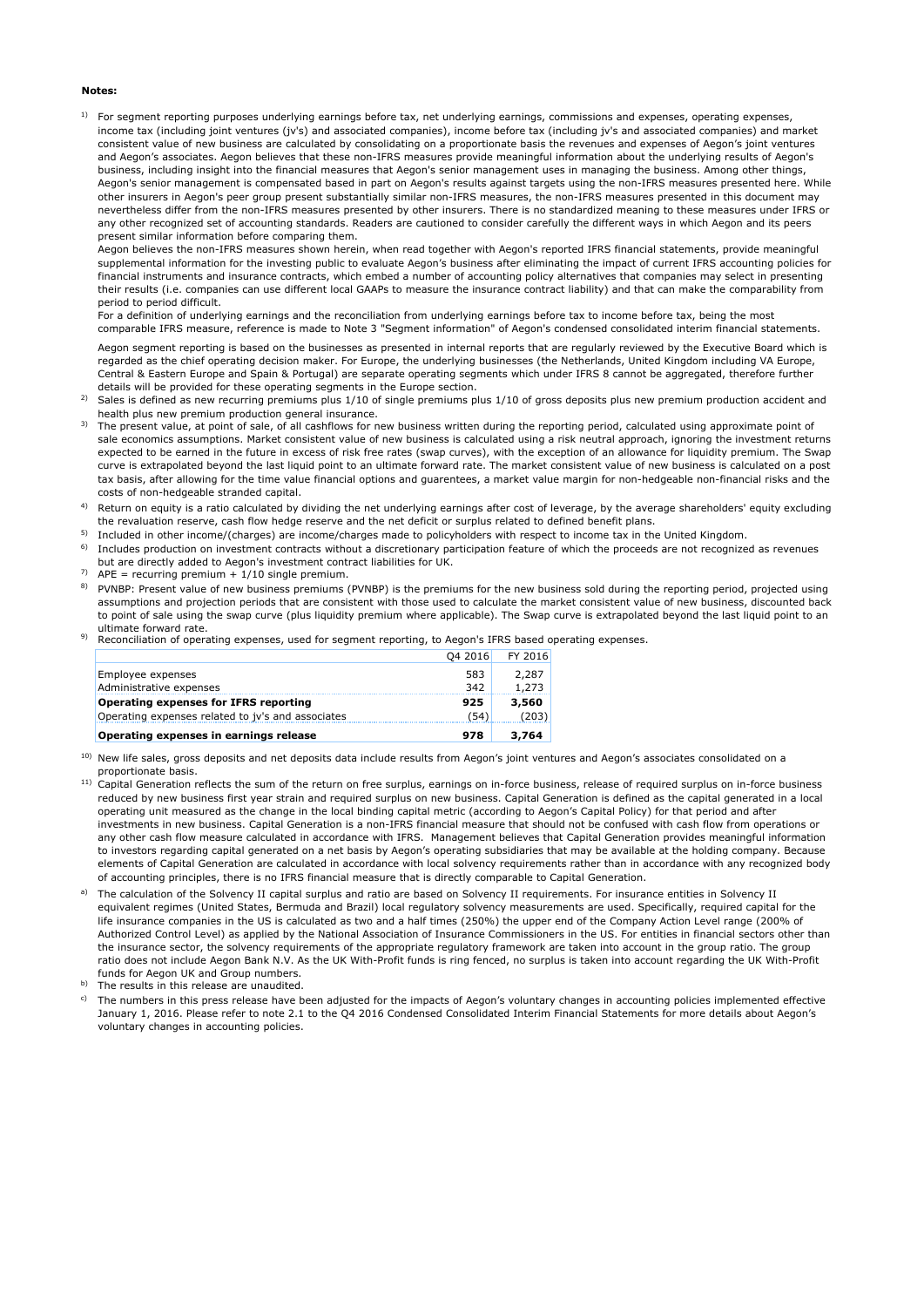# **Currencies**

Income statement items: average rate 1 EUR = USD 1.1069 (2015: USD 1.1100). Income statement items: average rate 1 EUR = GBP 0.8187 (2015: GBP 0.7256). Balance sheet items: closing rate 1 EUR = USD 1.0548 (2015: USD 1.0863). Balance sheet items: closing rate 1 EUR = GBP 0.8536 (2015: GBP 0.7370).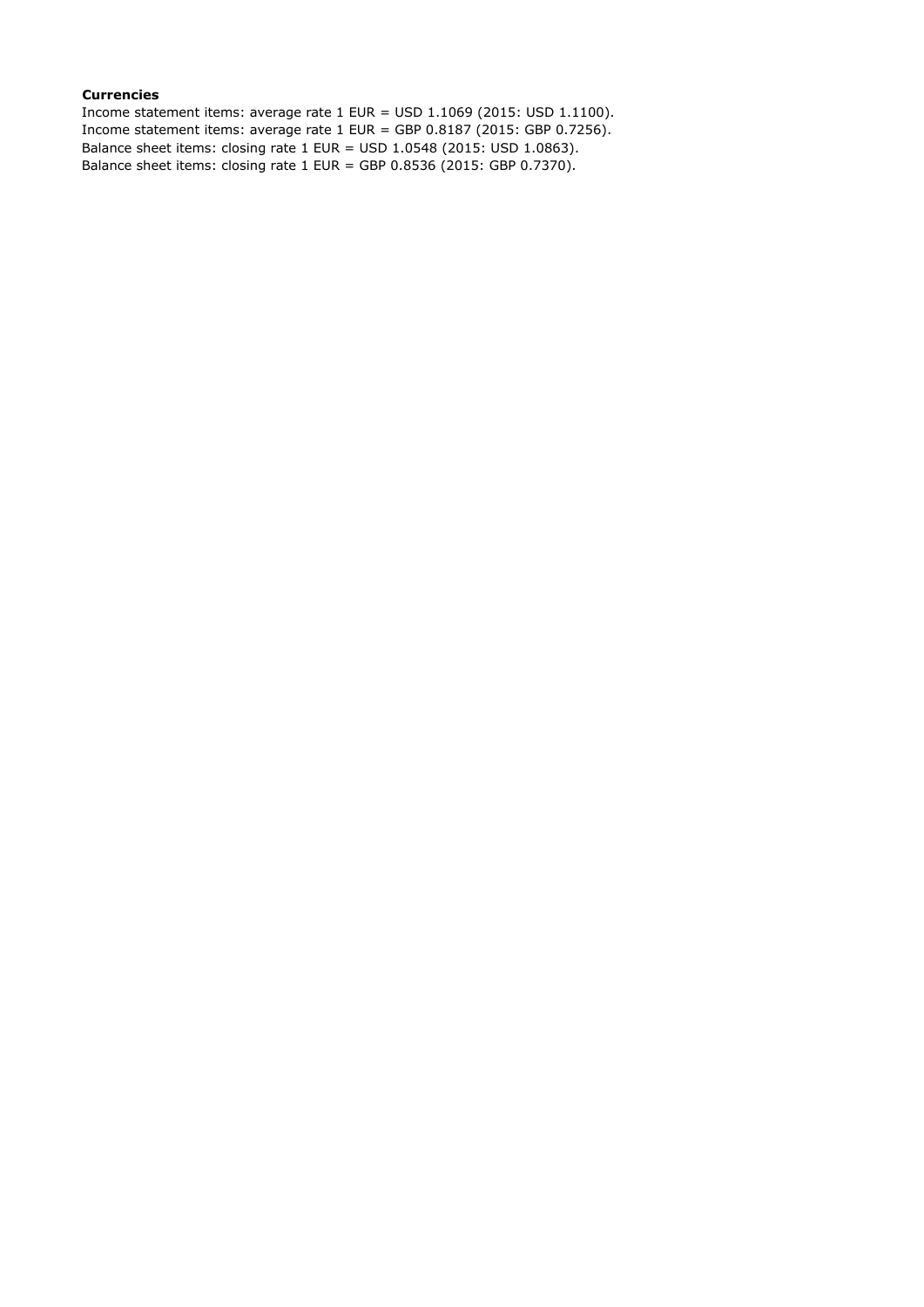| <b>Kerncijfers</b>                      |       |                   |               |          |      |                   |        |               |
|-----------------------------------------|-------|-------------------|---------------|----------|------|-------------------|--------|---------------|
| bedragen in EUR miljoenen               |       | Kw4 2016 Kw3 2016 | $\frac{0}{0}$ | Kw4 2015 | 0/2  | 12M 2016 12M 2015 |        | $\frac{0}{0}$ |
| Onderliggend resultaat voor belastingen | 554   | 461               | 20            | 435      | 27   | 1,913             | 1,867  | 2             |
| Nettowinst / (verlies)                  | 470   | 358               | 31            | (580)    |      | 586               | (523)  |               |
| Verkoop                                 | 2,727 | 2,904             | (6)           | 2,886    | (6)  | 11,956            | 10,410 | 15            |
| Marktconforme waarde nieuwe productie   | 118   | 70                | 70            | 149      | (21) | 420               | 597    | (30)          |
| Rendement op eigen vermogen             | 10.5% | 7.7%              | 35            | 7.7%     | 35   | $8.0\%$           | 7.3%   | 9             |